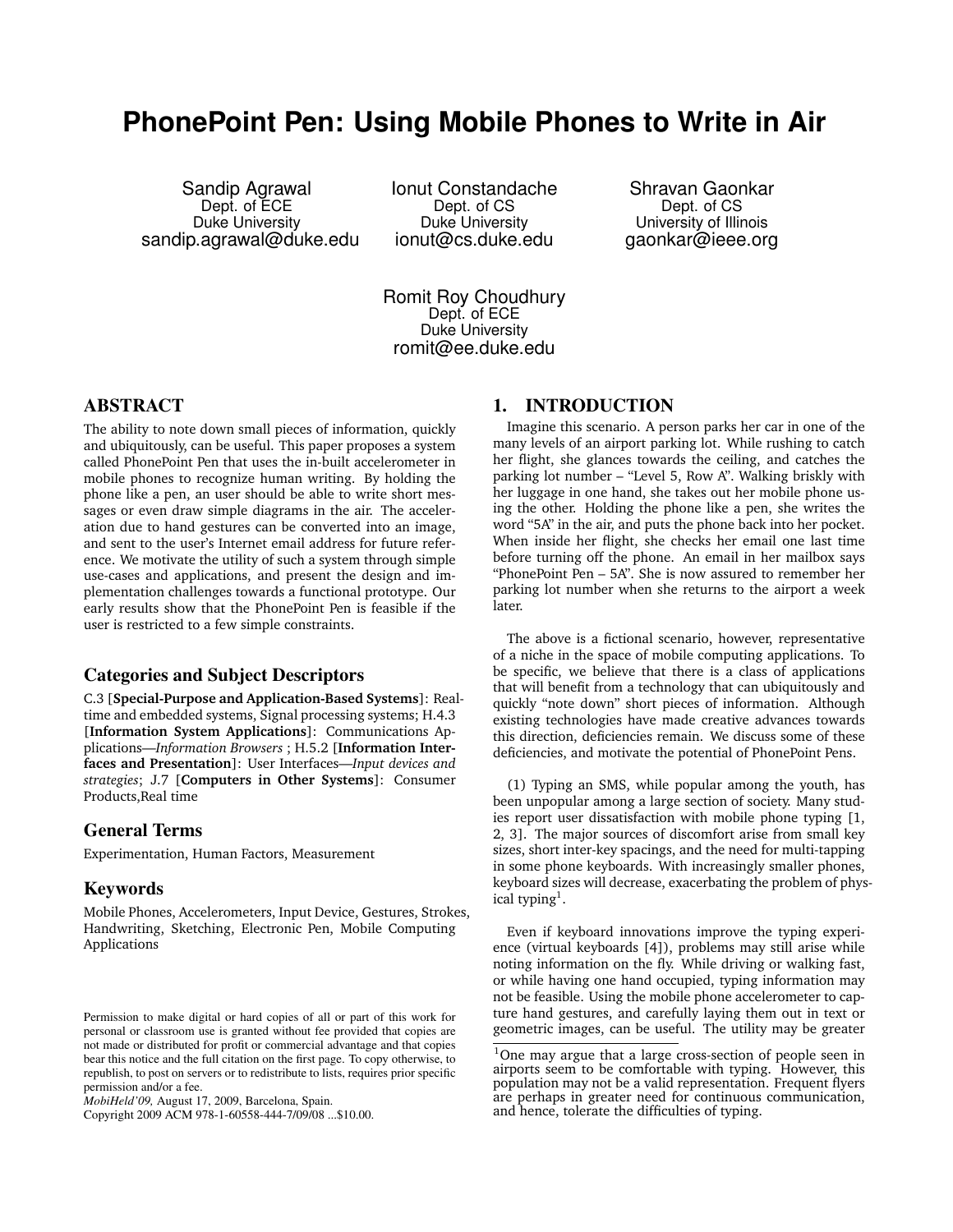due to the *always-with-me* nature of phones, and their seamless connectivity to the Internet.

(2) Keyboards do not permit drawing. While styluses have been the proposed approach, they have not been successful because they are tedious to pull out and push back after every usage. Moreover, the palette for drawing is limited by the phones display, making the interface unattractive. The ability to draw on air, with natural movements of the hand, can circumvent these problems.

(3) One may argue that voice recorders may be an easy way to audio-record "5A". The burden of carrying an additional device, especially when the need for recording is infrequent, deems them impractical. Voice recordings on the phone may solve this problem. However, browsing the content of multiple voice messages is time-consuming, in addition to its limitations in conveying diagrams.

(4) Current approaches are largely ad hoc. People use whatever is quickly reachable, including pen-and-paper, sticky notes, one's own palm, etc. None of these scale because they are not always handy, and more importantly, not always connected to the Internet. Thus recorded information gets scattered, making information search and retrieval hard.

This paper proposes to use the in-built accelerometer in modern mobile phones as a quick and ubiquitous way to capture (short) written information. This may include handwritten text or simple diagrams. Even if an user writes in the air without visual feedback of what she is writing, we find that the distortions in the alphabets are not excessive<sup>2</sup>. Our early experiments demonstrate that when a random user writes different words, other people are easily able to read the image without knowing what the user intended to write. This confirms the legibility of gesture based images, even when character recognition is not executed on the phone. The ability to email these images to an Internet location (such as the user's email address) adds to the promise of PhonePoint Pens.

The rest of the paper presents the design challenges and proposed approaches to translate the basic idea into an usable system. Early results are encouraging, but more importantly, they point to a range of new directions in this emerging field of mobile phone-based human-centric applications.

#### 2. USE CASES

We envision a number of use-cases that can benefit from a PhonePoint Pen.

*Sketching:* Phone conversations often suffer from the lack of visual explanations (the way blackboards are useful in face to face discussions). PhonePoint Pens may be convenient in sketching very simple figures and exchanging them instantaneously between the caller/callee. While visiting a restaurant in a foreign country, drawing out a desired food item in air and showing it on the phone's display, may also be useful.

*Mashing with Cameras:* While attending a seminar, imagine the ability to take a picture of a particular slide, and scribble related notes in the air. The phone can superimpose the text on the slide, and email it to the user. Photos may similarly be captioned immediately after they are taken.

*One-handed Use:* People often have one of their hands occupied, perhaps because they are carrying a suitcase, a baby, or holding onto the rails in a moving train. Some people with physical disabilities may find it difficult to move one of their hands. Even while driving, it is strongly recommended that the driver avoids typing into their phones. The PhonePoint Pen allows one-handed actions, much like the benefits of a real pen/pencil.

These are few of the personal applications that do not rely on sophisticated handwriting recognition. If handwriting can be recognized, then user-generated content can be transformed into globally readable and searchable text. Clearly, a broader class of applications can be enabled. However, the first step is to validate the feasibility of a phone pen using commodity mobile phones and simple signal processing algorithms.

## 3. DESIGN CHALLENGES

Existing devices, such as the Wii remote [5], have the ability to identify hand gestures with reasonably good accuracy. However, most of these devices are more resourceful in terms of hardware and battery, and several offer visual cues to their users (perhaps through a monitor or a TV). Commodity mobile phones are embedded with low-cost sensors, and are constrained by limited battery power. Additionally, while writing in the air, visual cues may not be practical because the phone's screen may be continuously moving. Coping with these constraints create non-trivial research challenges. In the following, we discuss a variety of these design challenges, and propose our approaches to address them. A basic prototype on Nokia N95 phones offers promising results, justifying the validity of our main claims. However, a publicly usable system will require considerable sophistication and extensive testing. We will discuss these issues later in section 5.

#### (1) The Lack of a Gyroscope

**Issue:** Nokia N95 phones are equipped with a 3-axis accelerometer that detects acceleration in the X, Y, and Z directions. Figure 2(b) shows an example of raw accelerometer readings on each of the 3 axes. Although accelerometers measure linear movements (along the 3 axes), they cannot detect rotation. Hence, if the human grip rotates while writing, the reference frame of acceleration gets affected. Existing devices like "Wii Motion Plus" and Airmouse employ a gyroscope to capture rotation [5, 6]. In the absence of gyroscopes in phones, avoiding the rotational motion is a primary requirement.

**Proposed Approach:** We begin with a brief functional explanation of the gyroscope. Consider the position of a gyroscopeenabled phone (GEP) at time  $t = t_0$  in 2D space (shown in the left side of Figure 1). At this initial position, the figure shows that the GEP's axes are aligned with the earth's reference axes (i.e., gravity is exactly in the negative Y direction). The accelerometer reading at this position is  $\langle I_x(t_0), I_y(t_0) - g \rangle$ , where  $I_x(t_0)$  and  $I_y(t_0)$  are the instantaneous acceleration along the  $x$  and  $y$  axes at time  $t_0$  respectively, and  $g$  is the Earth's gravity. Now, the phone may rotate at the same physical position at time  $t_1$  also shown in Figure 1 (right). The

<sup>2</sup>Horizontal alignment among alphabets can also be achieved through simple software corrections.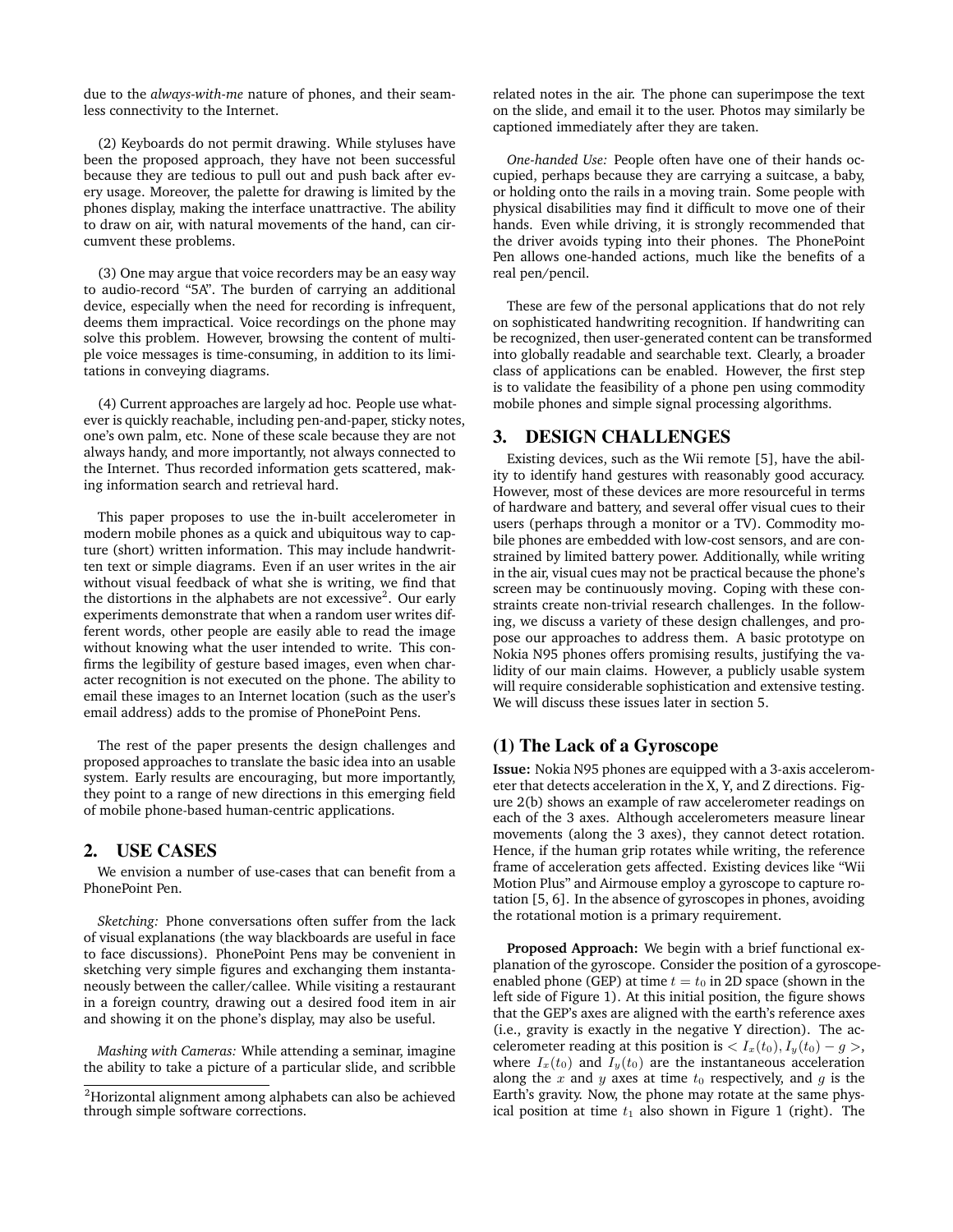

**Figure 1: Earth's gravity projected on the XY axes; the axes are a function of the phone's orientation.**

phone now makes an angle  $\theta$  with the earth's reference frame, and the accelerometer readings are  $\langle I_x(t_1) - g\sin(\theta), I_y(t_1)$  $g\cos(\theta)$  >. However, it is possible that the phone moved along the XY plane in a manner that induced the same acceleration as caused by the rotation. This leads to an ambiguity that gyroscopes and accelerometers can together resolve (using angular velocity detection in gyroscopes). However, based on the accelerometer readings alone, linear movements and rotation cannot be easily discriminated.

We have two plans to address this issue. (i) The simpler one is to pretend that one of the corners of the phone is the pen tip, and to hold it in a non-rotating grip (shown in Figure 2(a)). (ii) Alternately, while writing an alphabet, users may briefly pause between two "strokes". The pause is often natural because the user changes the direction of movement (from one stroke to another). For example, while writing an "A", the pause after the "/" and before starting the " $\mathcal{N}$ " can be exploited. An accelerometer reading at this paused time-point can identify the components of gravity on each axes, and hence, the angular orientation  $\theta$  can be determined. Knowing  $\theta$ , the phone's subsequent movement can be derived. To be safe, the user may be explicitly requested to pause briefly between two strokes. Of course, we assume that the phone rotates only in between strokes and not within any given stroke (i.e., while writing each of "/", "\", or "-"). In this paper, we have adopted both approaches.

# (2) Coping with Background Vibration (Noise)

**Issue:** Accelerometers are sensitive to small vibrations. Figure 2(b) reports acceleration readings as the user draws a rectangle using 4 strokes (around −350 units on the Z-axis is due to earth's gravity). A significant amount of jitter is caused by natural hand vibrations. Furthermore, the accelerometer itself has measurement errors. It is necessary to smooth this background vibration (noise), in order to extract jitter-free pen gestures.

**Proposed Approach:** To cope with vibrational noise, we smooth the accelerometer readings by applying a moving average over the last *n* readings (in our current prototype  $n =$ 7). The results are presented in Figure 2(c) (The relevant movements happen in the XY plane, so we removed the Z axes from the subsequent figures for better visual representation).

### (3) Computing Displacement of Phone

**Issue:** The phone's displacement determines the size of the character. The displacement  $\delta$  is computed as a double integral of acceleration, i.e.,  $\delta = \int (\int a dt) dt$ , where a is the instantaneous acceleration. In other words, the algorithm first computes the velocity (the integration of acceleration), followed by the displacement (the integration of velocity). However, due to errors in the accelerometer, the cumulative acceleration and deceleration values may not sum to zero even after the phone has come to rest. This offset translates into some residual constant velocity. When this velocity is integrated, the displacement and movement direction become erroneous.

**Proposed Approach:** In order to reduce velocity-drift errors, we need to reset the velocity to zero at some identifiable points. For this, we use the stroke mechanism described earlier. Characters are drawn using a set of strokes separated by short pauses. Each pause is an opportunity to reset velocity to zero and thus correct displacement. Pauses are detected by using a moving window over  $n$  consecutive accelerometer readings ( $n = 7$ ) and checking if the standard deviation in the window is smaller than some threshold. We chose this threshold empirically, based on the average vibration caused when the phone was held stationary. All acceleration values during a pause are suppressed to zero. Figure 3(a) shows the combined effect of noise smoothing and suppression. Further, velocity is set to zero at the beginning of each pause interval. Figure 3(b) shows the effect of resetting the velocity. Even if small velocity-drifts are still present, they have a small impact on the displacement of the phone. As seen in figure 3(c) the shape drawn (intended to be a rectangle) is captured reasonably well.

#### (4) Need to Lift Pen from Slate

**Issue:** The imaginary slate in the air has no global reference frame for position. While writing character "A", assume the writer has already drawn the "/" and " $\$ ", and now lifts the pen to draw the "–". Observe that the phone has no idea about the global position of "/\". Hence, upon drawing the "–", the pen does not know whether it is meant to be added in the center (to indicate an "A"), or at the bottom (to indicate a triangle,  $\Delta$ ). This ambiguity underlies several other characters and shapes.

**Proposed Approach:** This is a difficult problem, and we plan to jointly exploit the acceleration along the X, Y, and Z axes. Consider the intent to write an "A". Also assume that the user has just finished writing " $/\$ ". The pen is now at the bottom of the "\". The user will now lift the pen and move it towards the up-left direction, so that it can write the "–". The lifting of the pen happens in 3D space, and generates an identifiable impulse on the  $Z$  axis. When the acceleration in  $Z$  axis is above a certain threshold, we label that stroke as "lifting of the pen". This pen-lifting can be used as a trigger to indicate that the user "has gone off the record". User movements in the XY plane are still monitored for pen repositioning, but do not get included in the final output. A second impulse in the Z axis ends the pen repositioning phase and provides an indication for going back "on the record".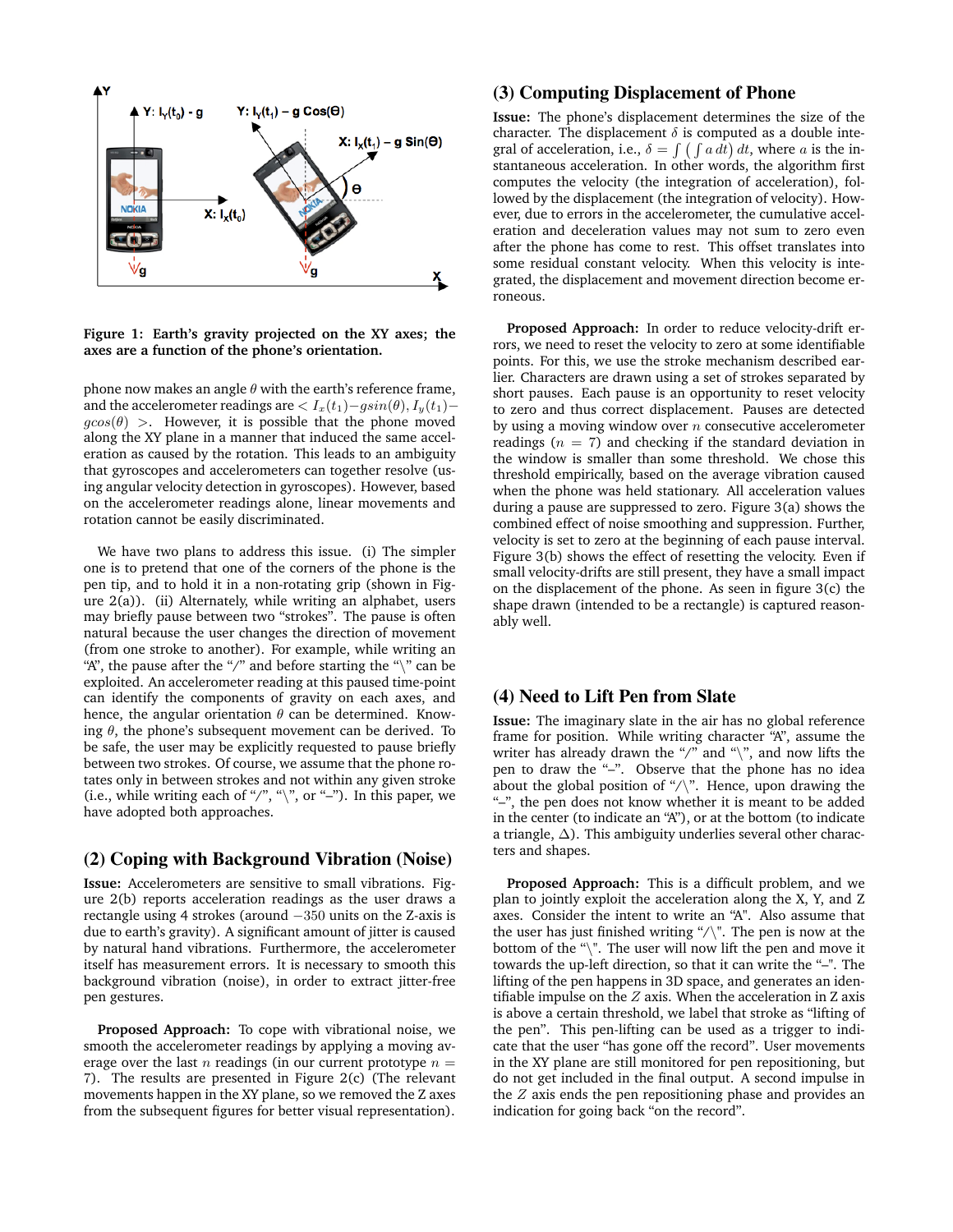

**Figure 2: (a) Pretending the phone's corner to be the pen-tip reduces rotation. (b) Raw accelerometer data while drawing a rectangle (note gravity on the Z axis). (c) Accelerometer noise smoothing.**



**Figure 3: (a)Accelerometer readings after noise smoothing and suppression. (b)Resetting velocity to zero in order to avoid velocity-drifts. (c) The rectangle as the final output.**

#### 4. PROTOTYPING AND EVALUATION

We prototyped the PhonePoint Pen on a Nokia N95 mobile phone, equipped with a software accessible 3-axes accelerometer. A Python script, running on the phone, was used to obtain 30 to 35 instantaneous acceleration readings per second. The phone was used to draw shapes and write English alphabets in the air. The accelerometer readings were processed using MATLAB scripts in the sequence of steps described in the prior section (with reference to Figures  $2(b)$  to  $3(c)$ ).

#### Evaluation

We present the experimental results of the PhonePoint Pen using Nokia N95 phones. Of particular interest is the legibility of the characters. This is a qualitative metric and we intend to present a more quantitative evaluation in future. Figure 3 (c) shows the result when a rectangle was drawn in air. The figure is a reasonable representation of a rectangle. It is not a closed figure because there is no reference frame while writing on air and thus the user does not necessarily end up at the same point at which she started.

We were also able to write English alphabets. Figure 4 shows a few of them. Though the alphabets are not totally refined, they are legible. The raw accelerometer readings for alphabets "M", "i", and "h" are shown in Figure 5. Alphabet "i" is representative for the case where we need to lift the pen. We can observe that there is a significant spike in the  $Z$  axis before the 4th second when the pen was lifted off the writing plane. The system computes the movement (not shown in output image) till the 6th second, when a second spike on Z-axis triggers the pen to go back to writing mode. This accomplishes the repositioning of the phone, thereby placing the dot of the "i" in the correct position.

We evaluated how the PhonePoint pen performs from a user perspective. We asked few students to write random alphabets and words, and generated their visual representation. However, holding the phone in a non-rotating grip proved to be difficult. Even if we compensate for angular movement in between strokes, most users rotated the phone during individual strokes. As a result, the characters were deformed. In our second trial we decided to confine the user movements to one physical plane represented by a flat surface. Figure 6 shows some of the words written.

Our evaluation metric was the readability of the notes. For this, we asked both the test persons and non-users to read the notes. Both groups were satisfied with the results as the words could be distinguished easily. We think many further improvements are possible. For instance, adding word recognition techniques can significantly improve the readability of the system. Nevertheless, the results are promising for an initial prototype.

We also evaluated the energy consumption on Nokia N95 mobile phones. Our energy measurements show that contin-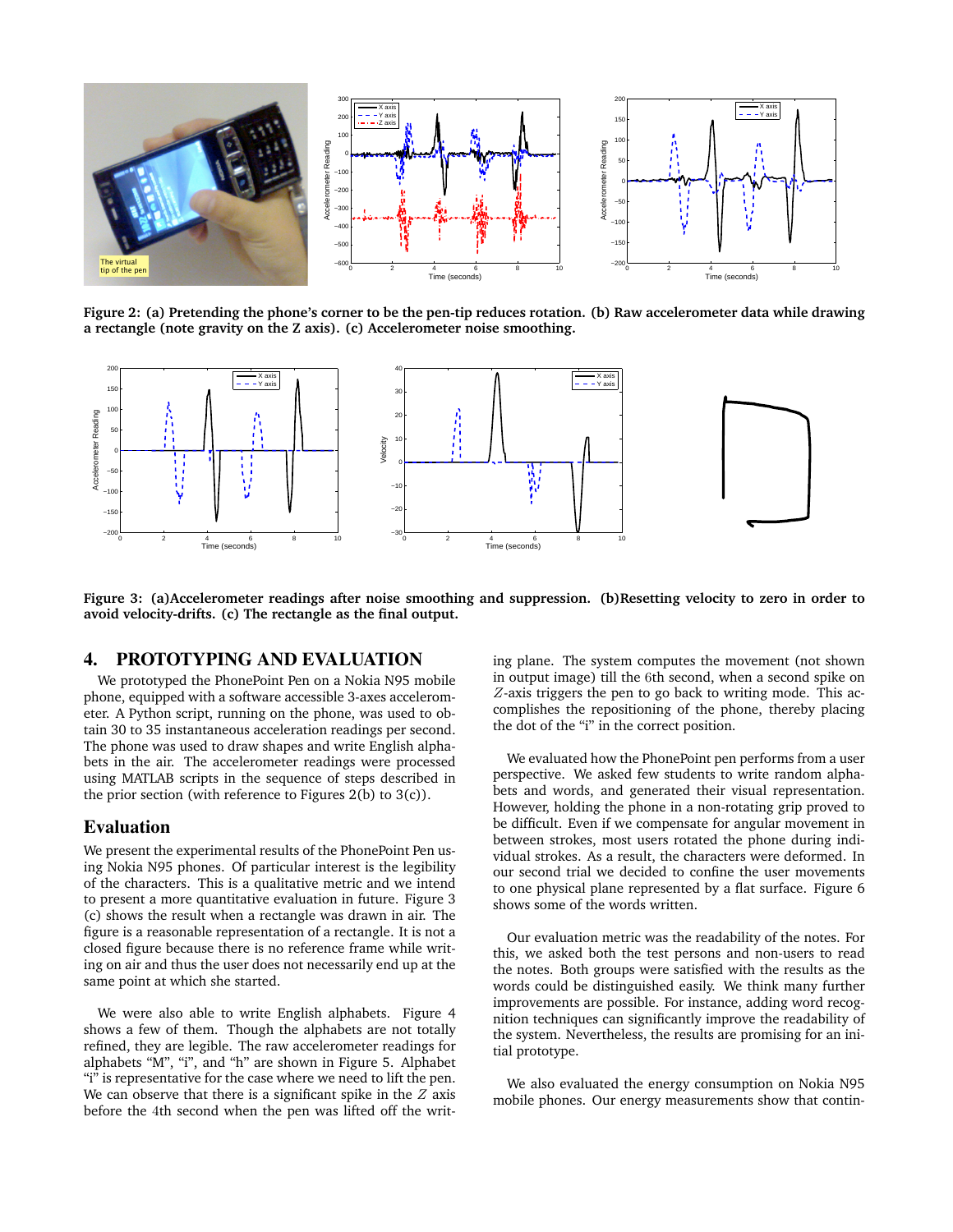

**Figure 4: Alphabets M, o, b, i, h, e, l, d, as outputs of the PhonePoint Pen. Although distorted, the characters are still legible.**



**Figure 5: Raw accelerometer readings from the characters M, i, and h.**

uous accelerometer readings can be sustained for more than 40 hours starting with a fully charged battery. Therefore, the energy required to write few characters is negligible. However, the ease of use may increase the frequency of use. We plan to investigate this in much greater detail in the future.

#### 5. ISSUES AND ONGOING WORK

Building a usable PhonePoint Pen on commodity mobile phones is non-trivial. Several Issues exist between a functional prototype and a widely usable system. We discuss some of these issues, and other ideas that may be helpful in making the pen usable.

**Real Time Display:** The present prototype performs all the processing offline using MATLAB. We envision that the user's hand-movements on air can be displayed on the phone screen in real time. The real time feedback can enhance the user's experience and also make the system less prone to errors. We plan to address this issue in two ways: (i) Send the acceleration data to a server and require it to respond in real time with the output image. (ii) Port the accelerometer data analysis code from MATLAB to Python so that the hand-gestures can be locally processed and displayed on the phone itself. This is the main focus of our ongoing work as we believe that real time feedback adds robustness to the entire system and offers users visual feedback on what they write.

**Deleting in the Air:** A user may wish to delete a character that she has written by mistake. We plan to allow the user to choose a signature movement that indicates deletion (e.g. few brisk horizontal shakes). For every character the user writes, the phone checks whether it matches with the delete signature. If it does, the phone eliminates the previously drawn character. Deletion, in addition to real time feedback, can enhance the user experience. A user might simply remove the alphabets that the phone did not decode correctly.

**Character Recognition:** As phones become more powerful, machine learning (ML) techniques may be employed to associate accelerometer readings with certain characters. Previous research [7, 8, 9] reported training and inferring simple hand gestures using accelerometers. However, writing on air needs to connect such simple gestures to form specific alphabets, digits, or figures. This may be difficult because alphabets require pen lifting and repositioning. Further, ML techniques require a gesture database, and thus, are confined to a fixed set of matching signatures. PhonePoint Pens can avoid the need for such gesture databases.

**Background Movements:** If a person is moving while writing with the phone, the accelerometer will reflect that movement. Movements due to driving or running, need to be eliminated in order to extract the alphabets. While rhythmic motion may be amenable to removal, arbitrary movements of the hand are harder to discriminate and prune. All these movements will be blended with the characters, distorting the desired output. We are addressing these issues as a part of our ongoing work.

**Typing on Paper:** The PhonePoint Pen is a quick and ubiquitous mean of jotting down small pieces of information. However, we believe that a complete system should be able to note long messages as well. We envision the use of a piece of paper as an input device for the mobile phone. The basic idea is that the user writes all the alphabets and digits on a piece of paper, points the phone camera towards the paper and types on it, much like on an actual keyboard. The phone goes first through a calibration phase in which it recognizes the characters on the paper. Then, the phone camera captures